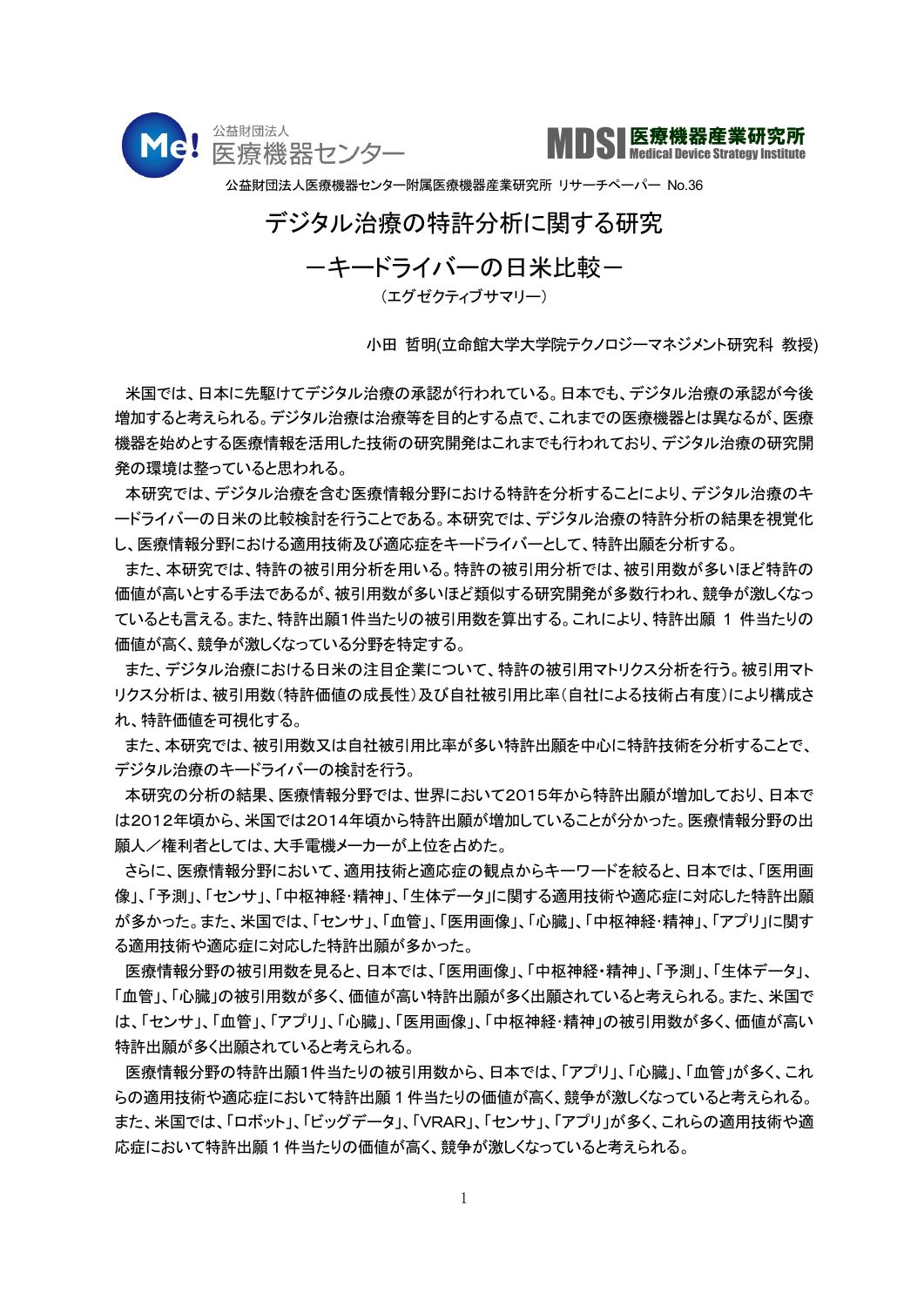医療情報分野の被引用数が多い特許技術分析の結果、日本では、「医用画像や患者データを分析して 診断評価や目標状態に導く技術やアプリ及びユーザインターフェースに関する技術」が意識されているの に対し、米国では、「センサや機器を用いた、患者情報の分析や評価やモニタリングに関する技術及びそ れを実現するアルゴリズムに関する技術」意識されている点で異なると考えられる。

 デジタル治療の注目企業を日米で選定し、被引用マトリクス分析を行った結果、デジタル治療の注目企業 がそれぞれのカテゴリーで価値が高い特許技術を研究開発していることが分かった。

以下、特許分析により分析したキードライバーを示す。

|                | 日本            | 米国            |  |
|----------------|---------------|---------------|--|
| 特許出願数          | 医用画像/予測/センサ/  | センサ/血管/医用画像/心 |  |
|                | 中枢神経・精神/生体データ | 臓/中枢神経・精神/アプリ |  |
| 被引用数           | 医用画像/中枢神経・精神  | センサ/血管/アプリ/心臓 |  |
|                | /予測/生体データ/血管  | /医用画像/中枢神経・精神 |  |
|                | /心臓           |               |  |
| 特許出願1件当たりの被引用数 | アプリ/心臓/血管     | ロボット/ビッグデータ/V |  |
|                |               | RAR/センサ/アプリ   |  |
| 特許技術           | 医用画像や患者データを分  | センサや機器を用いた、患者 |  |
|                | 析して診断評価や目標状態  | 情報の分析や評価やモニタリ |  |
|                | に導く技術やアプリ及びユ  | ングに関する技術及びそれを |  |
|                | ーザインターフェースに関  | 実現するアルゴリズムに関す |  |
|                | する技術          | る技術           |  |

特許分析に基づくキードライバー

本リサーチペーパーに記された意見や考えは著者の個人的なものであり、公益財団法人医療機器センター及び医療機器産業研究所の公 式な見解ではありません。

本紙はサマリー版です。完全版は研究協力制度にお申込み頂いた方のみに配布しております。

【内容照会先】 公益財団法人医療機器センター附属医療機器産業研究所 電話:03-3813-8553 E-mail:mdsi@jaame.or.jp

本リサーチペーパーは、研究上の討論のために配布するものである。本リサーチペーパーを研究上の討論に引用、利用することは妨げな いが、引用、利用または参照等したことによって生じたいかなる損害にも著者、公益財団法人医療機器センター及び医療機器産業研究所の いずれも責任を負いません。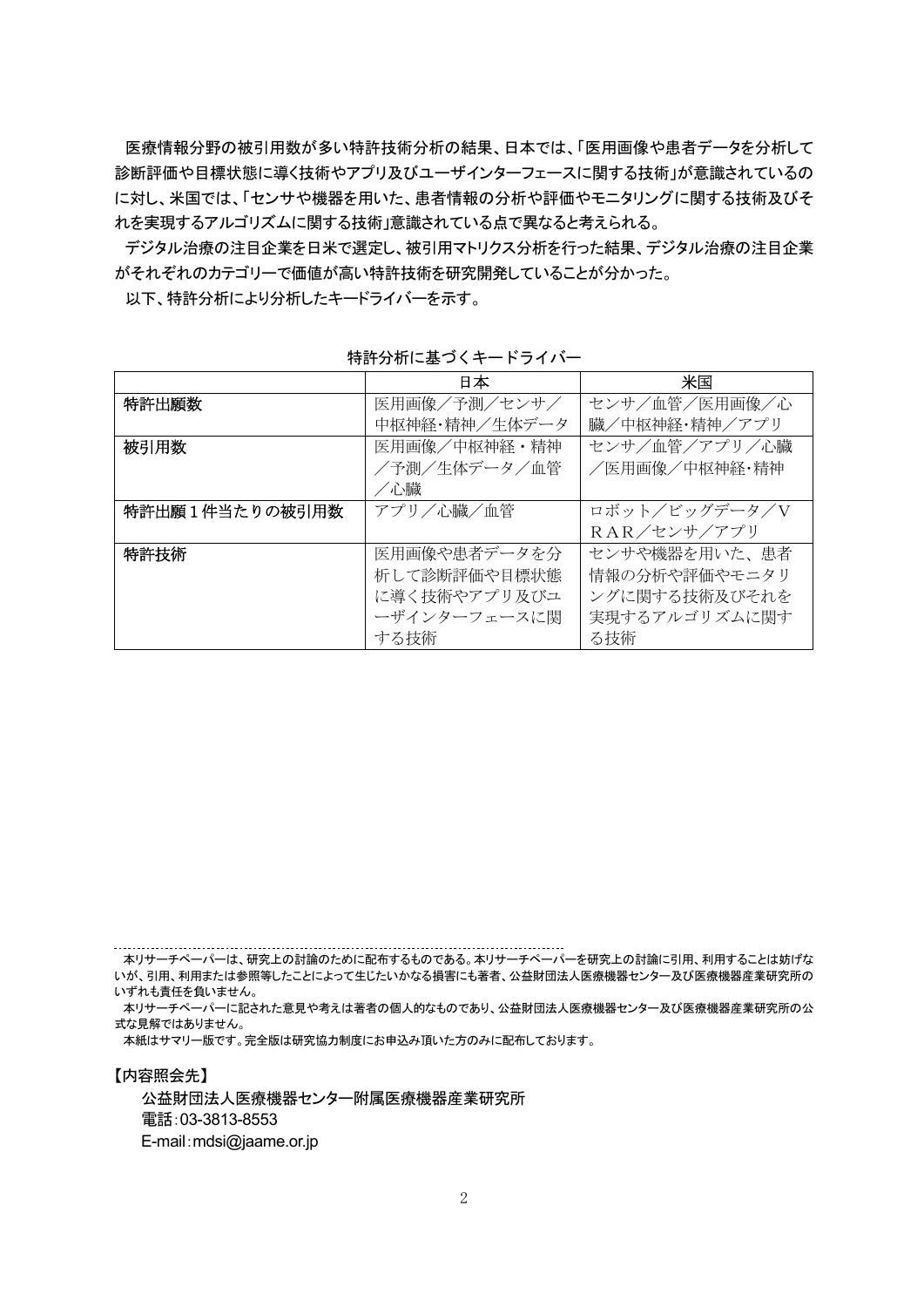



Medical Device Strategy Institute Japan Association for the Advancement of Medical Equipment Research Paper No.36

## Research on Patent Analysis of Digital Therapeutics -Comparison of Key Driver between Japan and Unites States- (Executive Summary)

Tetsuaki Oda, Ph.D, Professor Graduate School of Technology Management, RITSUMEIKAN University

In the U.S., the approval of digital therapeutics (DTx) is ahead of Japan. It is expected that the number of approvals for DTx will increase in Japan in the future. DTx differs from conventional medical devices in that it is intended for treatment, etc. However, research and development of technologies utilizing medical information, including medical devices, has been conducted to date, and the environment for research and development of DTx seems to be prepared.

The purpose of this study is to compare the key drivers of DTx between Japan and the United States by analyzing patents in the field of medical information, including DTx. This study visualizes the results of the patent analysis of DTx and analyzes the patent applications with the applied technology and indications in the medical information field as the key drivers. This study will also use patent citation analysis. In patent citation analysis, the more citations a patent has, the higher the value of the patent. It can be said that the more citations a patent has, the more similar research and development is conducted, and the more intense the competition is. The number of citations per patent application is also calculated. This will help to identify areas where the value per patent application is high and competition is intensifying.

A patent citation matrix analysis will be conducted for Japanese and U.S. notable companies in DTx. The citation matrix analysis is composed of the number of citations (growth potential of patent value) and the company's self-citation ratio (degree of technology occupation by the company) to visualize the patent value.

This study examines the key drivers of DTx by analyzing the patent technology, focusing on patent applications with a high number of citations or a high self-citation ratio.

As a result of the analysis in this study, it was found that patent applications in the medical information field have been increasing since 2015 in the world, and that patent applications in Japan and the U.S. have been increasing since around 2012 and 2014, respectively. The top patent applicant/owner in the medical information field was a major electronics manufacturer.

Furthermore, when narrowing down the keywords in the medical information field in terms of applied technologies and indications, many patent applications in Japan corresponded to applied technologies and indications related to "medical imaging," "prediction," "sensor," "central nervous system/psychiatry," and "vital data". In the U.S., there were many patent applications corresponding to applicable technologies and indications related to "sensor," "blood vessel," "medical image," "heart," "central nervous system/psychiatry," and "application".

Looking at the number of citations in the field of medical information, in Japan, the number of